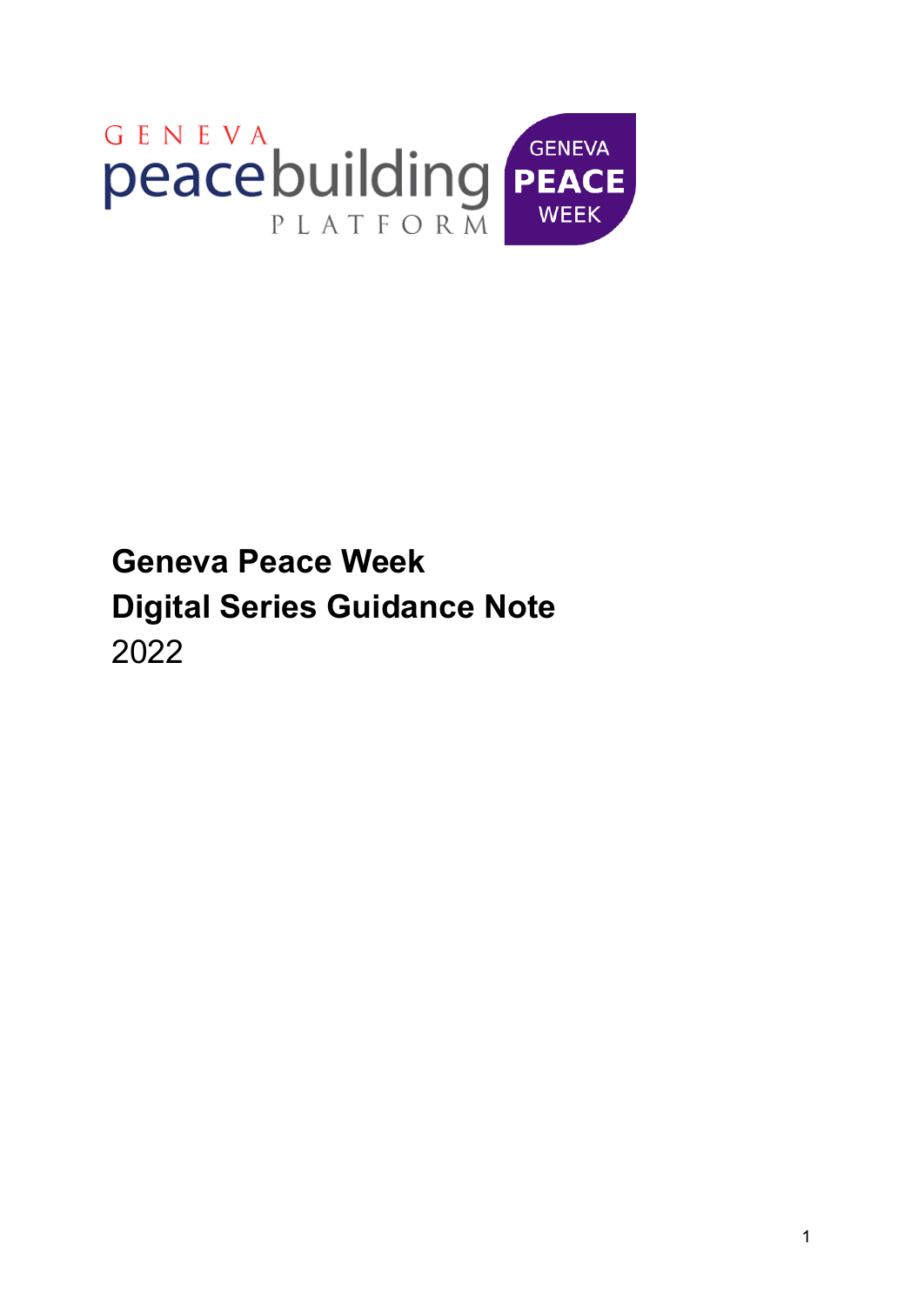

# **Introduction**

Geneva Peace Week 2022 will include an improved and adapted Digital Series, after the successful inclusion of the Series in the last two editions of GPW. The creation of the Digital Series emerged from the commitment to inclusivity of GPW in 2020 and 2021. In 2022, GPW will again allow for successful applicants to share peacebuilding knowledge, expertise and insights in digital formats such as video recordings, podcasts and more.

By *Digital Series*, we mean digital recordings or other forms of digital presentation of knowledge, innovations, key messages and other good practices. These contributions will be core to and feature prominently in the GPW22 programme, and have the added benefit of being used beyond GPW itself.

The Digital Series can include: videos (produced or recorded interviews), podcasts, photography archives, documentaries, theatrical or musical performances, comics, storytelling, and much more. We recognize that different mediums are required for different topics and audiences, and therefore offer much flexibility to organizers.

The GPW Team is committed to ensuring that important discussions which take place at GPW continue and progress beyond GPW itself, and it is for this reason that we will be opening up the Digital Series for applications. The statistics from GPW20 and GPW21 demonstrate that the Digital Series generated more engagement than workshops, and engagement with the Digital Series content has continued into 2022, informing peacebuilding reflections and discussions across broad audiences.

# **Changes to the 2022 Digital Series**

- The Digital Series will place a focus on information-sharing that is concise and succinct (but in-depth), with the goal of educating online audiences on peacebuilding topics related to GPW22. The length of Digital Series contributions will be **limited to 15 minutes**, however the aim is to increase the overall quality and creativity of the series (see [example\).](https://www.youtube.com/watch?v=oPAQxOd4I5I) The only Digital Series format that will have the possibility to be longer will be the documentary format (60 minutes).
- This content will be released to the public ahead of Geneva Peace Week (approximately 2-4 weeks in advance). In previous years, the Digital Series has launched during the week of GPW, with the majority of engagement taking place post-GPW. In 2022, the aim is to allow for attendees to focus on the engagement with Digital Series content in the month leading up to GPW.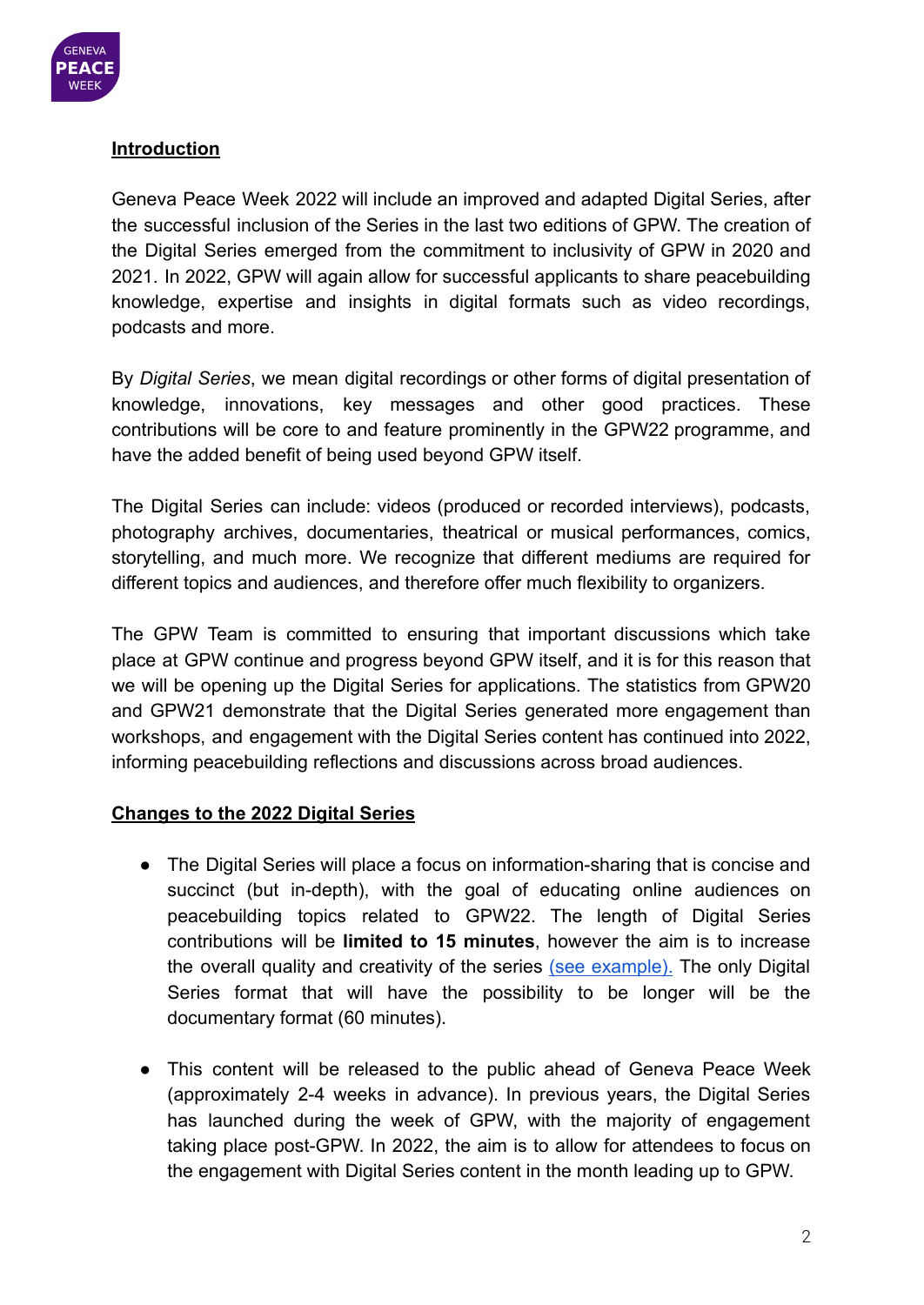

# **Table of Contents**

| <b>Part 1: Digital Series Contributions</b>               |   |  |
|-----------------------------------------------------------|---|--|
| <b>Background</b>                                         | 3 |  |
| <b>Digital Series Types</b>                               | 4 |  |
| <b>Expectations</b>                                       | 6 |  |
| Submission                                                | 6 |  |
| Part 3: Distribution and presentation of digital products |   |  |
| Cross-posting                                             |   |  |
| genevapeaceweek.ch                                        | 8 |  |
| Channels of distribution                                  | 8 |  |

# <span id="page-2-0"></span>**Part 1: Digital Series Contributions**

#### <span id="page-2-1"></span>**Background**

A Digital Series contribution is a digital recording or other form of digital presentation of knowledge that is not "live", to be presented to attendees prominently on the GPW website. The Digital Series can include: videos (produced or recorded interviews), podcasts, photography archives, documentaries, theatrical or musical performances, comics, storytelling, and more. We recognize that different mediums are required for different topics and audiences, and therefore we offer flexibility to organizers.

#### **Rationale**

The Digital Series continues the conversation long beyond Geneva Peace Week, and allows the messages presented by partners to stretch to audiences beyond Geneva and across the world. The Digital Series offers a way to disseminate information over time and to a wider range of stakeholders.

Particularly since COVID-19 has introduced the necessity of new modes of work and learning around the globe, people interact with new kinds of media and educational methods. The Digital Series builds on these global changes and has expanded the audience base of Geneva Peace Week information-sharing, potentially increasing the impact of the messages.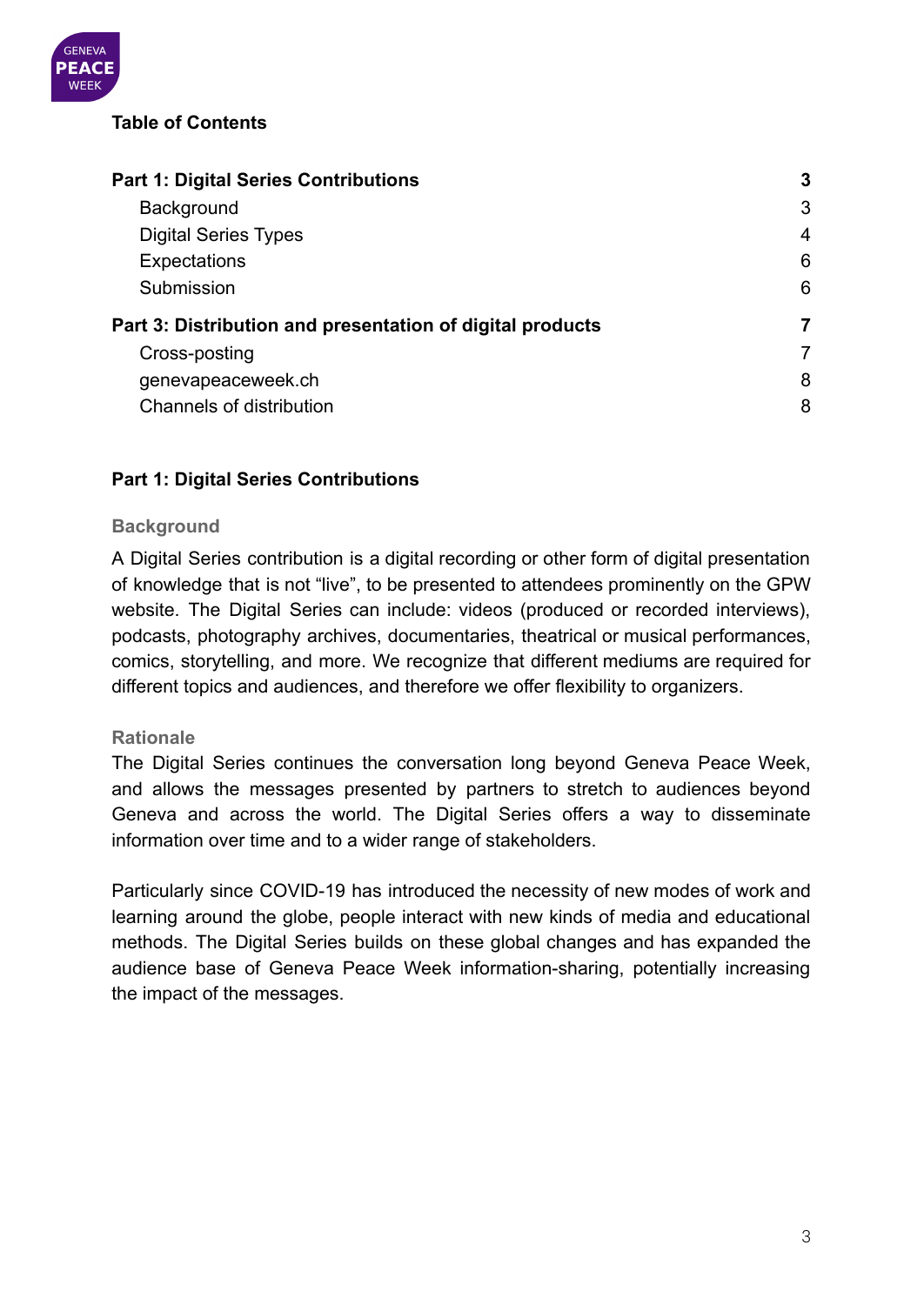

# <span id="page-3-0"></span>**Digital Series Types**

The below digital products are listed in order of expected difficulty of production, from less difficult to more difficult.



• Documentary



products

| Type                                                 | <b>Description</b>                                                                                                                                                                                                                                                                                                                                                                                                                                                                                                                                 |
|------------------------------------------------------|----------------------------------------------------------------------------------------------------------------------------------------------------------------------------------------------------------------------------------------------------------------------------------------------------------------------------------------------------------------------------------------------------------------------------------------------------------------------------------------------------------------------------------------------------|
| <b>Podcasts</b><br>1. Podcast -<br><b>Interviews</b> | Podcasts are similar to interviews broadcasted on the<br>radio, except that they are played from websites instead<br>of on a radio station. A podcast interview recording can be<br>with one or multiple interviewees, either together or using<br>an internet connection, and lasting a maximum of 15<br>minutes. It offers the maximum of flexibility to organizers,<br>as well as comparative ease of creation.<br>Example: The Peace Cast, Geneva Peace Week                                                                                   |
| <b>Podcasts</b><br>2. Podcast - Produced             | Produced podcasts are episodes that piece together<br>multiple audio sources, often with music or background<br>audio tracks. While a podcast interview is one single,<br>continuous conversation, produced episodes are often<br>narrated and have a number of different conversations<br>edited together. A produced podcast (15 minutes max)<br>requires more planning and preparation than a podcast<br>interview because of the editing required, however this<br>contribution format is highly encouraged.<br>Example: <b>TED Radio Hour</b> |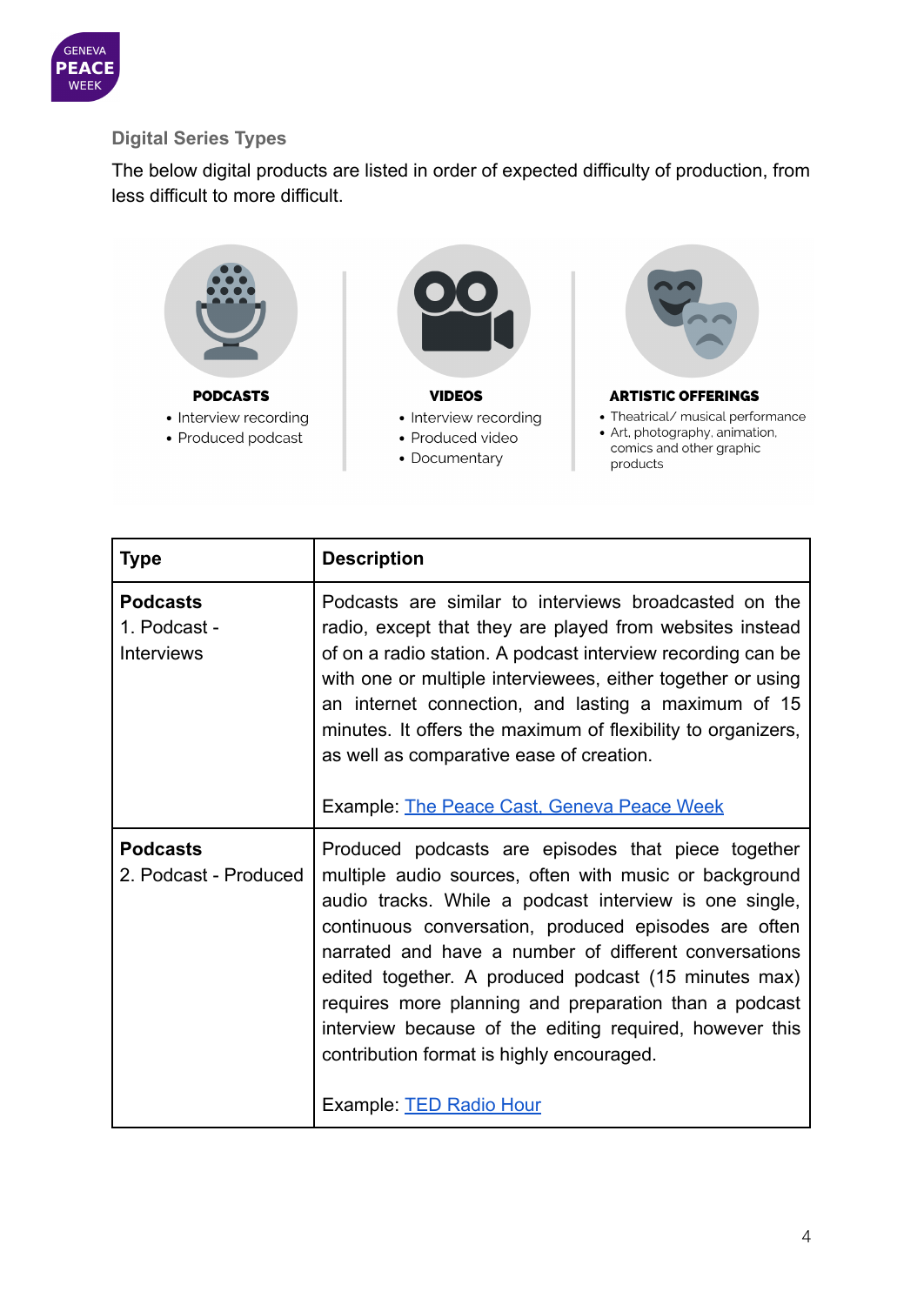

| <b>Videos</b><br>3. Video - Interviews<br>and panel recording                                            | A video interview, similar to a podcast interview, is meant<br>to be a simple conversation between two or more people<br>on a certain subject for 15 minutes maximum. It can either<br>be filmed in-person with both interviewees in the same<br>place, or virtually across a video conference.<br><b>Example: Reimagining Victory, Conciliation Resources</b>                                           |
|----------------------------------------------------------------------------------------------------------|----------------------------------------------------------------------------------------------------------------------------------------------------------------------------------------------------------------------------------------------------------------------------------------------------------------------------------------------------------------------------------------------------------|
| <b>Videos</b><br>4. Video - Produced                                                                     | A produced video, similar to a produced podcast, is an<br>edited video compilation. Instead of one, continuous shot<br>or conversation, a produced video cuts different shots,<br>stories, or conversations together into one video. These<br>videos range from 5 minutes to 15 minutes and tell a<br>specific story or argument.<br><b>Example: Massive Attack</b>                                      |
| <b>Videos</b>                                                                                            | A documentary is a more complex video production that                                                                                                                                                                                                                                                                                                                                                    |
| 5. Video -<br>Documentary                                                                                | should be 30-60 minutes long. They clearly explain a<br>subject, reveal new information, or substantiate an<br>argument. Documentaries offer a creator a lot of space<br>and flexibility to deliver their message, but require a much<br>larger amount of time, energy, and resource investment.<br>Example: "Inequality and Conflict - Beyond Us and<br><b>Them," Swiss National Science Foundation</b> |
| <b>Artistic Offerings</b><br>6. Theatrical or<br><b>Musical Performance</b>                              | A theatrical or musical performance can range from a<br>related play to recorded performance of a musical group.<br>Viewing of these performances must be free and open to<br>the public. One common and prominent example of<br>theater is storytelling.                                                                                                                                                |
|                                                                                                          | Example: Pensée Sauvage                                                                                                                                                                                                                                                                                                                                                                                  |
| <b>Artistic Offerings</b><br>7. Art, photography,<br>animation, comics,<br>and other graphic<br>products | The visual arts are also an avenue for creation, including<br>digital exhibitions of paintings, drawings, photographs,<br>animations, comics, or other graphic products. These can<br>be displayed in online collections and disseminated on the<br>GPW20 platforms.                                                                                                                                     |
|                                                                                                          | Example: https://www.cartooningforpeace.org/en/                                                                                                                                                                                                                                                                                                                                                          |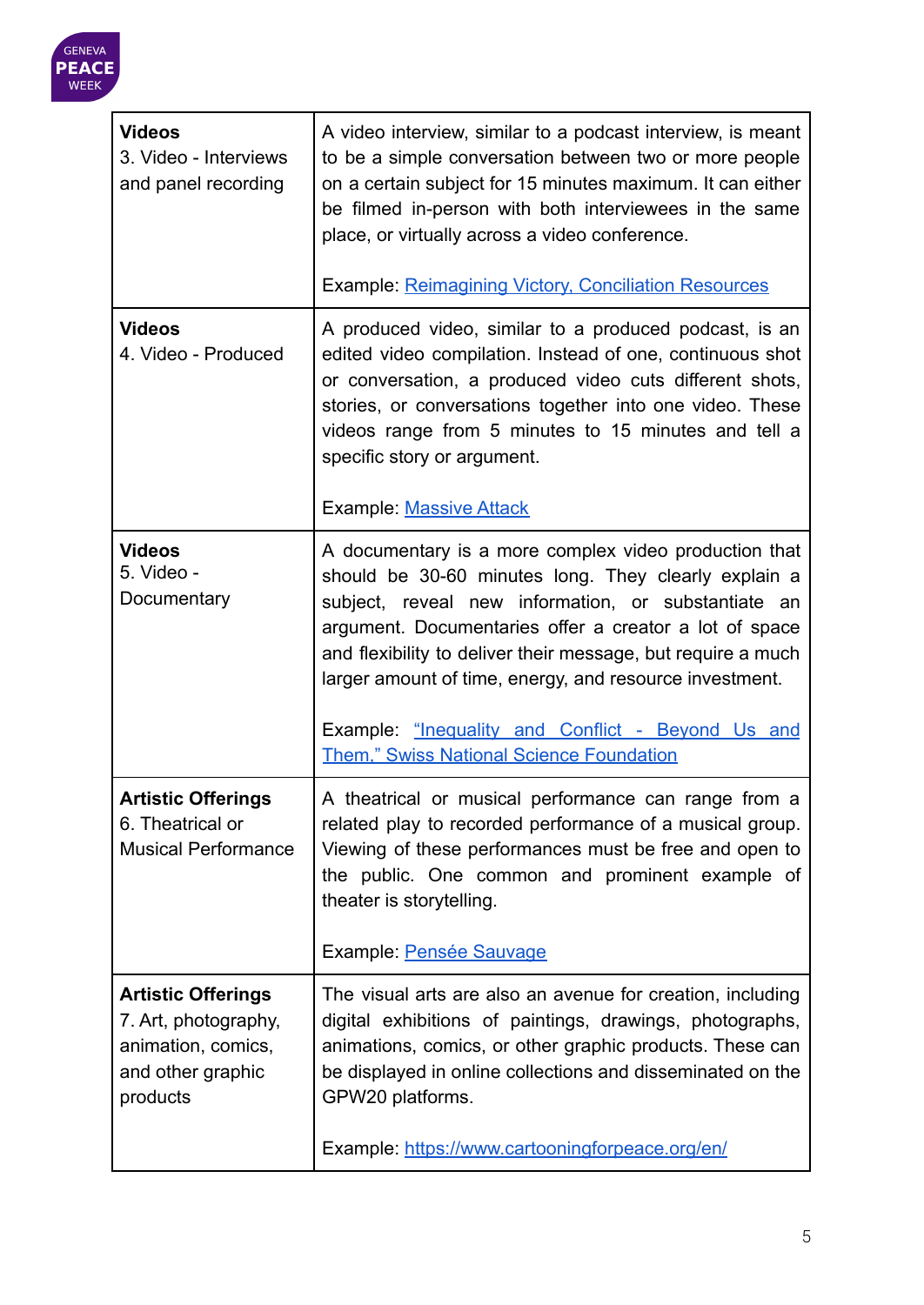

More details, ideas, and tips for how to produce these digital products are available upon request from the GPW team.

# **Part 2: Expectations, Submission, and Timeline**

## <span id="page-5-0"></span>**Expectations**

There are three main expectations about Digital Series contributions for Geneva Peace Week 2022:

- 1. The contribution should be developed from the **content proposed in the organizer's GPW application**. It is not permissible to submit content other than what is written in the application without explicit approval of the GPW team.
- 2. Submissions will be **clearly branded as contributions to GPW22** and uploaded to the GPW podcast and video feeds. The GPW logo and GPW22 messages will be displayed on digital products. Submitters must brand themselves using the provided graphics or audio from the team
- 3. Submissions must be **submitted on time** and follow the technical requirements outlined below.

Submissions that contain excess promotion of specific institutions or single products may not be accepted. Please contact the GPW Team with questions or concerns about self-promotion.

#### <span id="page-5-1"></span>**Submission**

The final Digital Series contribution must be submitted by **Friday 23 September** at 17:00 Central European Time. Submissions received after this date may not be included in GPW22.





Send to the GPW team: An audio file (accepted audio formats: mp3, mp4. Maximum file size: 200MB). A concise title of your podcast. 3-5 sentence **description of the podcast** (including names of the interviewees) 2 sentence description of each partner/institution involved, to be read as an introduction to your episode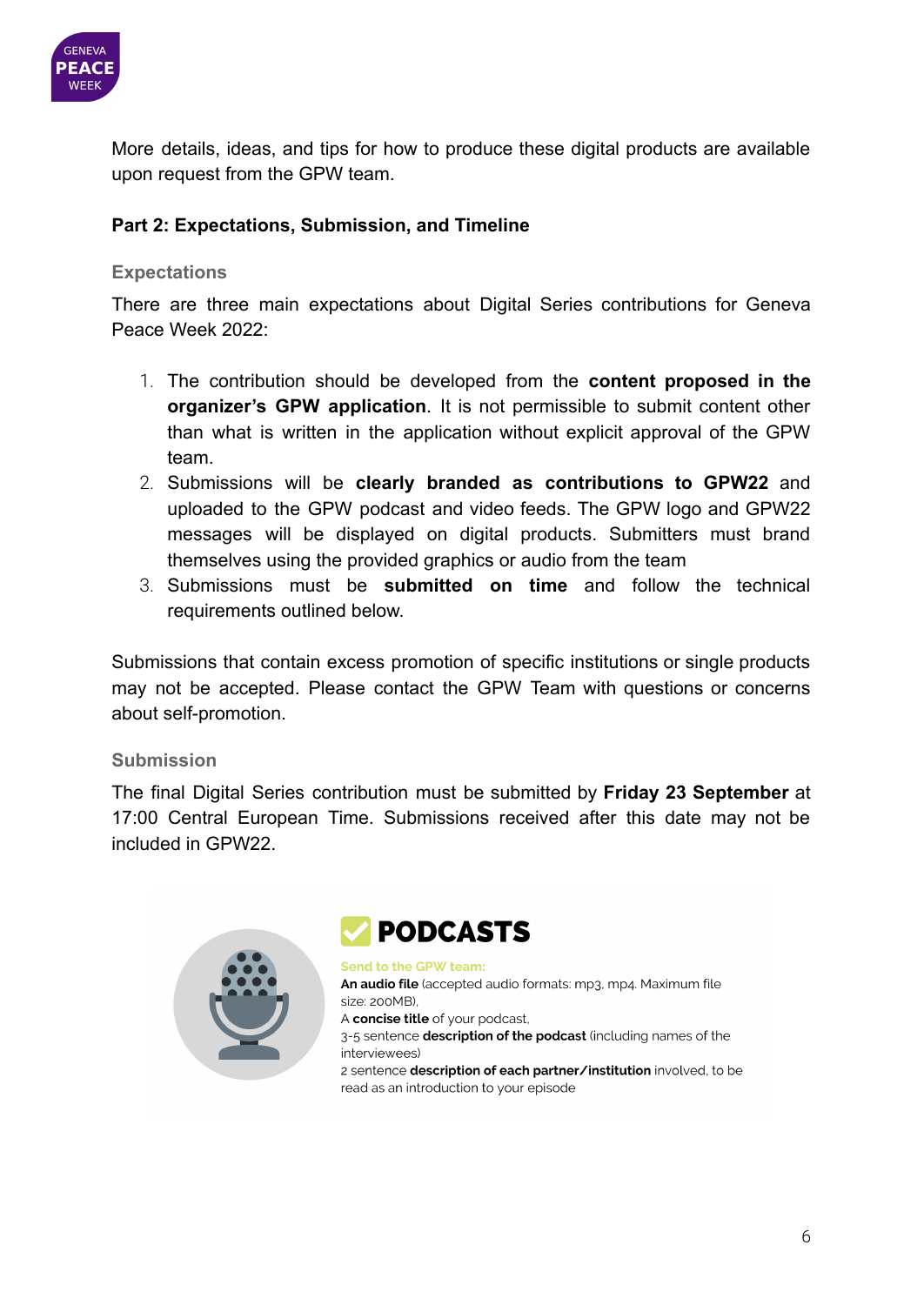



**VIDEOS** 

Send to the GPW team: A video file (accepted formats: mov, .mpeg4, .mp4, .avi, .wmv. Maximum file size: 1 GB; recommended 1920 x 1080), A concise title of your video and a 3-5 sentence description of the video (incl. names of interviewees) Your logo(s) to be added to the official GPW20 intro and outro slides,

All files will be submitted to the Geneva Peace Week team, who will upload them to the appropriate channels.

- Podcasts will be uploaded to the GPW RSS feed, which then connects to all major podcast distribution apps.
- Videos will be uploaded to the GPW YouTube page.
- Links to all submissions will be organized by category on the Geneva Peace Week website.

<span id="page-6-0"></span>**Part 3: Distribution and presentation of digital products**

# <span id="page-6-1"></span>**Cross-posting**

Cross-posting (i.e. posting your podcast episode on *your* podcast feed, or video on *your* YouTube feed) is acceptable and encouraged. Please post the final version including GPW branding and send the link to the GPW team.

# <span id="page-6-2"></span>**genevapeaceweek.ch**

All digital products will be housed on the Geneva Peace Week website, prominently in relation to the programme itself. The products will be organized by theme and type (videos, podcasts, etc.), each given "tags" for their categories.

For example, a podcast interview about mediated ceasefires may be given the tags #podcast and #peacemaking.

A common set of graphics will be made by the GPW team and assigned to each submission to ensure continuity across the set of submissions. Each graphic will represent the submission on the website.